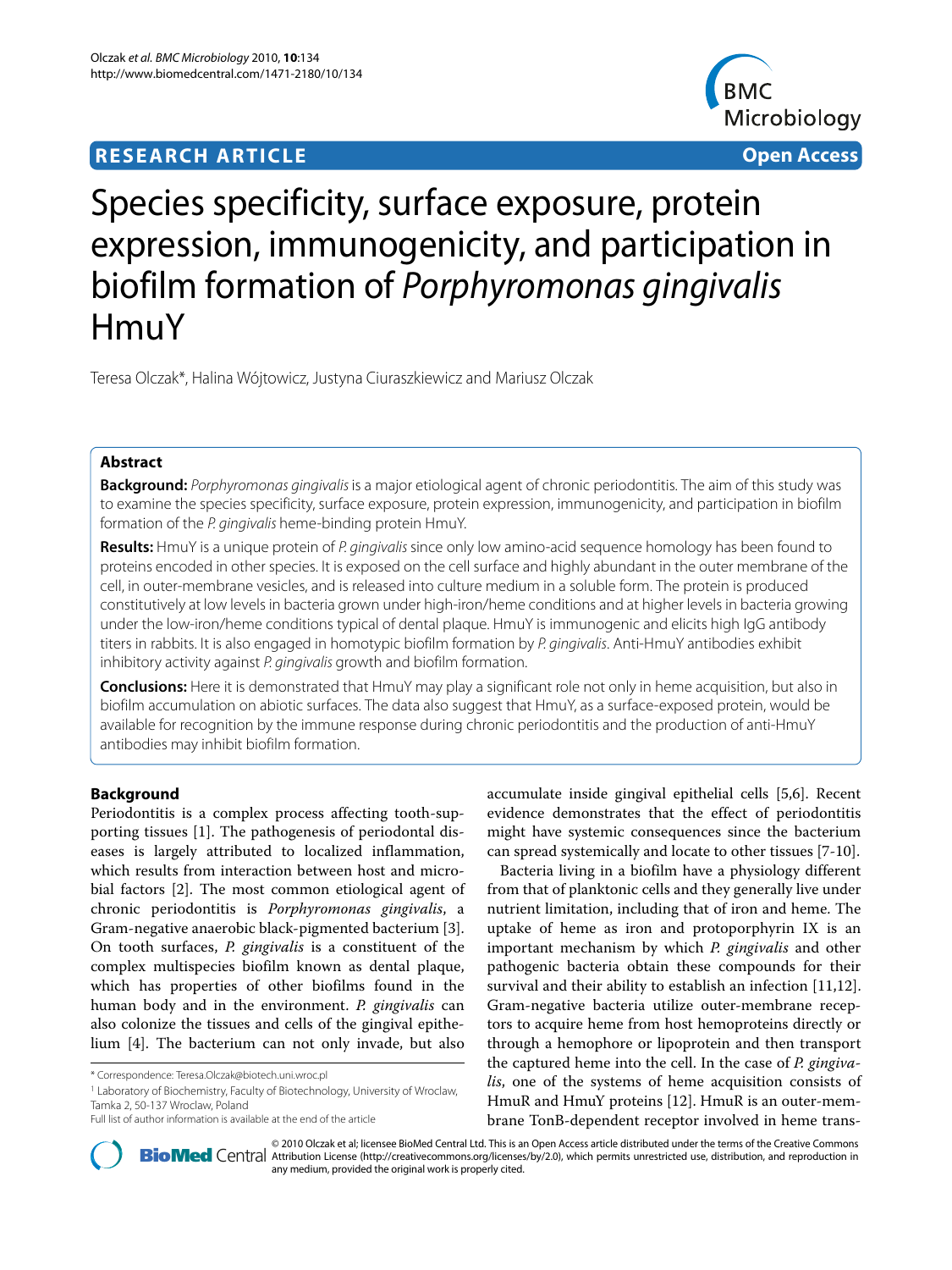port through the outer membrane [[13](#page-8-10)[-16](#page-8-11)], whereas HmuY is a heme-binding lipoprotein associated with the outer membrane of the bacterial cell [[17-](#page-8-12)[21](#page-8-13)]. A detailed characterization of the HmuY-heme complex demonstrated that heme, with a midpoint potential of 136 mV, is in a low-spin Fe(III) hexa-coordinate environment [\[20](#page-8-14)]. In that report we also identified histidines 134 and 166 as potential heme ligands. Recent crystallographic analysis of the HmuY-heme complex confirmed these data and showed that the protein exhibits a unique structure composed of an all-β fold [\[21](#page-8-13)]. Our studies also showed that HmuY may be functional in the form of dimers/tetramers [[19,](#page-8-15)[21\]](#page-8-13). It seems that dimeric HmuY takes up heme and this leads to tetramerization under occlusion of the heme binding sites. Tetrameric HmuY would protect heme from host scavengers and delivered it to HmuR. On the basis of our mutational analysis of HmuY heme ligands [[20\]](#page-8-14), an initial step in heme transfer could involve disruption of only one of the two axial histidine ligands, as found for *Serratia marcescens* hemophore HasA [\[22](#page-8-16)]. Once bound by HmuR, heme is translocated across the outer membrane into the periplasm with the assistance of TonB and further heme transport requires the presence of binding proteins to escort it across the periplasm to the cytoplasm. This step might be performed by other *hmu* operon proteins, so far not characterized [\[17](#page-8-12)[,19](#page-8-15)]. HmuY, especially in the form associated with the outer membrane, may also store heme and protect the bacterial cell from damage induced by free hemin.

It is likely that HmuY lipoprotein may play a role not only in heme acquisition, but also in the host pathogen response. Therefore the aim of this study was to analyze the surface exposure and expression of HmuY protein in *P. gingivalis*. In addition, in this report we examined the participation of HmuY protein in biofilm formation.

#### **Results and Discussion**

#### **HmuY is a unique P. gingivalis protein**

Preliminary studies demonstrated that HmuY shows high identity to proteins identified in several *P. gingivalis* strains [\[17](#page-8-12)[,19](#page-8-15)]. Here we compared the amino-acid sequences of putative HmuY homologues deposited in databases. Interestingly, we found that HmuY is similar to proteins encoded in several different species belonging to the *Bacteroidetes* phylum, which consists of three classes: *Bacteroidetes*, *Flavobacteria*, and *Sphingobacteria* [\[23](#page-8-17)]. The *Bacteroidetes* class consists of anaerobes which are often found in high numbers in the intestinal tracts of animals and which may infect different human tissues, including periodontal tissues (see Additional file [1](#page-7-0)). Members of the other two classes are mainly aerobic and abundant in many freshwater and marine systems (data not shown). Bacteria encoding putative HmuY homologues have also been identified in several human patho-

gens, including those infecting the oral cavity (see Additional file [1](#page-7-0)) [\[24](#page-8-18)-[31](#page-8-19)]. A characteristic feature of all the HmuY homologues identified in this study is biofilm formation. However, although we found several putative HmuY homologues in a broad range of bacteria, the similarity of the amino-acid sequences of HmuY from *Porphyromonas* and other species was low (5-47%) (see Additional file [1\)](#page-7-0). Only between HmuY proteins encoded within *Porphyromonas* species was the similarity higher (24-100%) (see Additional file [1](#page-7-0)). In addition, only *P. gingivalis* strains possess both histidines engaged in heme coordination [[20](#page-8-14),[21\]](#page-8-13). Here we also demonstrated that antibodies against purified HmuY raised in rabbits were highly specific and recognized only this antigen in *P. gingivalis* A7436 and W83 whole-cell lysates compared with a *P. gingivalis hmuY* deletion mutant strain (TO4) (figure [1\)](#page-1-0), *E. coli*, or *Bacteroides fragilis* whole-cell lysates (data not shown).

#### **HmuY is exposed on the surface of P. gingivalis cells**

The N terminus of HmuY shares characteristic features of classical lipoproteins, possessing a signal peptide sequence cleaved off by the signal peptidase II [\[19](#page-8-15)[,32](#page-8-20)]. After removal of the signal peptide, the  $\alpha$ -amino group of the N-terminal cysteine is acylated, yielding a mature lipoprotein. Although HmuY association with the outer membrane of the *P. gingivalis* cell was previously demonstrated [\[17](#page-8-12)[,19](#page-8-15)[,33](#page-8-21)], the orientation of the protein in the outer membrane was not examined. Bacterial lipoproteins may be located at the cell surface or directed into the periplasmic space. We hypothesized previously that

<span id="page-1-0"></span>

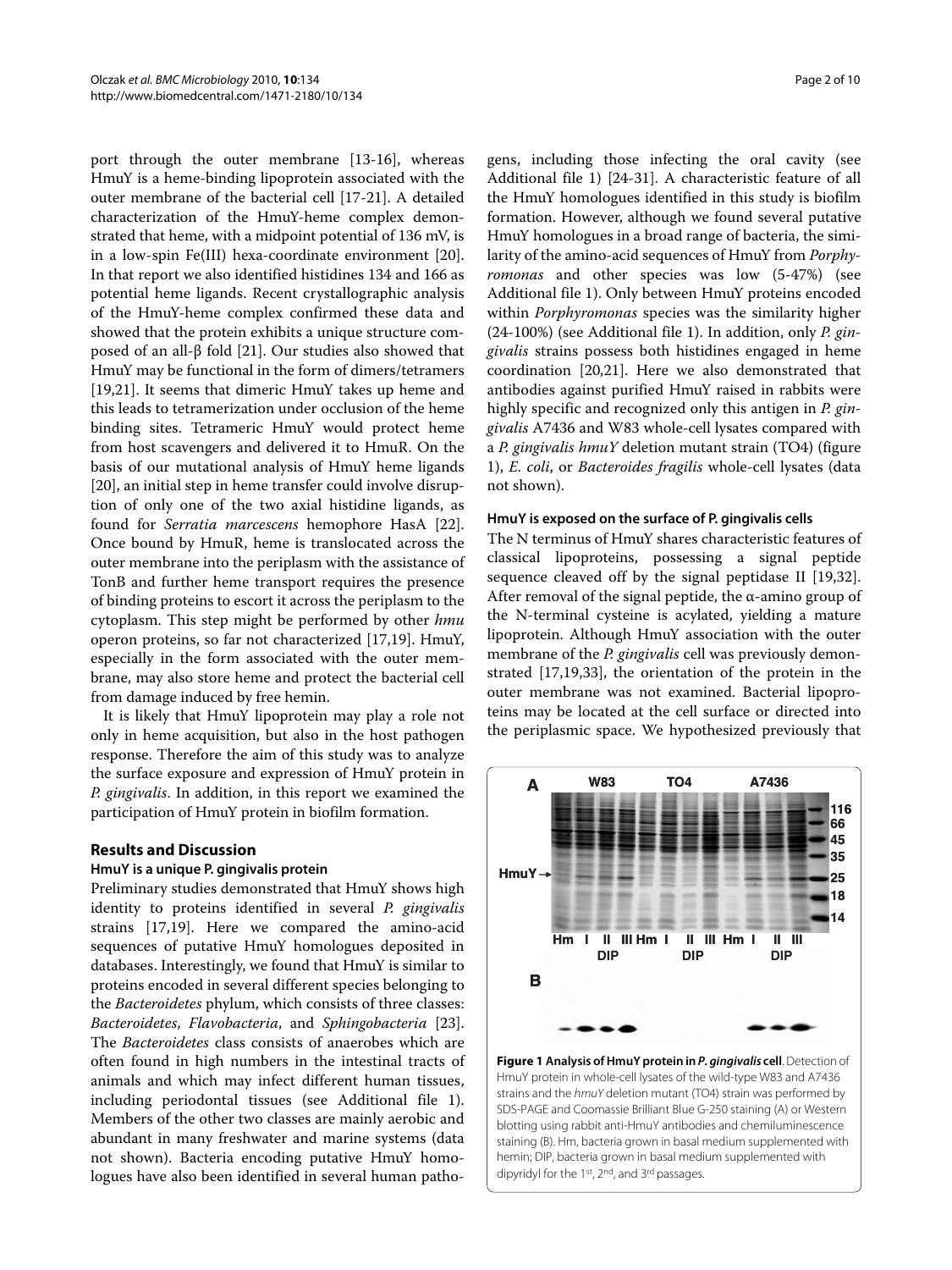HmuY functions as an external protein [[21](#page-8-13)]. To determine whether HmuY is surface exposed, the proteinase K accessibility assay was employed using the *P. gingivalis* A7436 and W83 wild-type strains. Upon incubation with proteinase K of intact cells grown under low-iron/heme conditions, most of the HmuY was not degraded (figure [2A](#page-2-0)). A similar effect was observed when *P. gingivalis* cells grown under high-iron/heme conditions and *E. coli* cells over-expressing membrane-associated HmuY were examined (data not shown). It is likely that HmuY may be partially protected by the cell wall, similar to other lipoproteins [[34\]](#page-8-22), or resistant to proteinase K digestion. The latter is highly possible since we previously demonstrated that HmuY is resistant to the proteolytic action of trypsin and gingipains [[21](#page-8-13)]. Indeed, experiments performed with purified HmuY showed limited degradation of the protein (figure [2](#page-2-0)A). Therefore we further employed an immunological analysis. Considering the surfaceexposed location of HmuY, the protein attached to the *P. gingivalis* cell should be able to react with antibodies. Dot-blotting analysis showed that rabbit anti-HmuY antibodies, either those present in whole immune serum or a

<span id="page-2-0"></span>

**Figure 2 Analysis of surface exposure of P. gingivalis HmuY protein**. (A) Proteinase K (PK) accessibility assay performed with whole-cell P. gingivalis wild-type A7436 and W83 strains and the hmuY deletion mutant (TO4) grown in basal medium supplemented with dipyridyl and with the purified protein (HmuY). The cells or protein were incubated with proteinase K at 37°C for 30 min and then analyzed by SDS-PAGE and Western blotting. Intact HmuY exposed on the cell surface was analyzed by dot-blotting (B) or FACS (C) analyses. For dot-blotting analysis, varying dilutions of P. gingivalis cell suspension (starting at  $OD_{660} = 1.0; 1 \mu$ ) were adsorbed on nitrocellulose membrane and detected with pre-immune serum or purified pre-immune IgGs and immune anti-HmuY serum or purified immune anti-HmuY IgGs. For FACS, P. gingivalis cells were washed and, after blocking nonspecific binding sites, incubated with pre-immune (grey) or anti-HmuY immune serum (transparent). Representative data of the P. gingivalis A7436 strain are shown.

purified IgG fraction, recognized surface-exposed HmuY with high affinity compared with pre-immune serum or pre-immune IgGs (figure [2B](#page-2-0)). We did not detect reactivity with anti-HmuY serum or IgGs in the *hmuY* deletion TO4 mutant cells. A whole-cell ELISA assay highly corroborated that HmuY is associated with the outer membrane and exposed on the extracellular surface of the cell (see Additional file [2](#page-7-1)). Since these two experiments were performed using adsorbed cells, FACS analysis was employed to examine free cells in solution. The results shown in figure [2C](#page-2-0) confirmed the surface exposure of HmuY protein. Moreover, all these analyses showed that HmuY is expressed in bacteria grown under low-iron/ heme conditions at higher levels than in bacteria grown under high-iron/heme conditions.

## **HmuY is one of the dominant proteins produced under low-iron/heme conditions by P. gingivalis**

Previous studies showed that mRNA encoding HmuY was produced at low levels when bacteria were cultured under high-iron/heme conditions (BM supplemented with hemin), but its production was significantly increased when the bacteria were starved in BM without hemin and supplemented with an iron chelator [[16,](#page-8-11)[17,](#page-8-12)[19\]](#page-8-15). To analyze HmuY protein expression in the cell and its release into the culture medium during bacterial growth, Western blotting analysis was employed. We did not detect *P. gingivalis* Fur protein in the culture medium, thus confirming bacterial integrity (data not shown). Similar to mRNA expression, HmuY protein expression was higher in bacteria grown under low-iron/ heme conditions (basal medium without added hemin and supplemented with dipyridyl or human serum) than in bacteria grown under high-iron/heme conditions (figures [1](#page-1-0) and [3\)](#page-2-1). During bacterial growth, HmuY was constitutively expressed in the cells of the A7436 strain, reaching similar levels in the cells at the indicated time points (figures [3](#page-2-1) and [4\)](#page-3-0). Instead of being degraded by active *P. gingivalis* proteases, constitutively produced HmuY was accumulated in the culture medium because

<span id="page-2-1"></span>

**Figure 3 Determination of HmuY expression in P. gingivalis grown under various conditions**. Bacteria (A7436 strain) were grown in basal medium supplemented with hemin (BM+Hm), 160 μM dipyridyl (BM+DIP), or 5% human serum (BM+serum), collected at the indicated time points, centrifuged, and both cells and culture media analyzed by SDS-PAGE and Western blotting with anti-HmuY antibodies.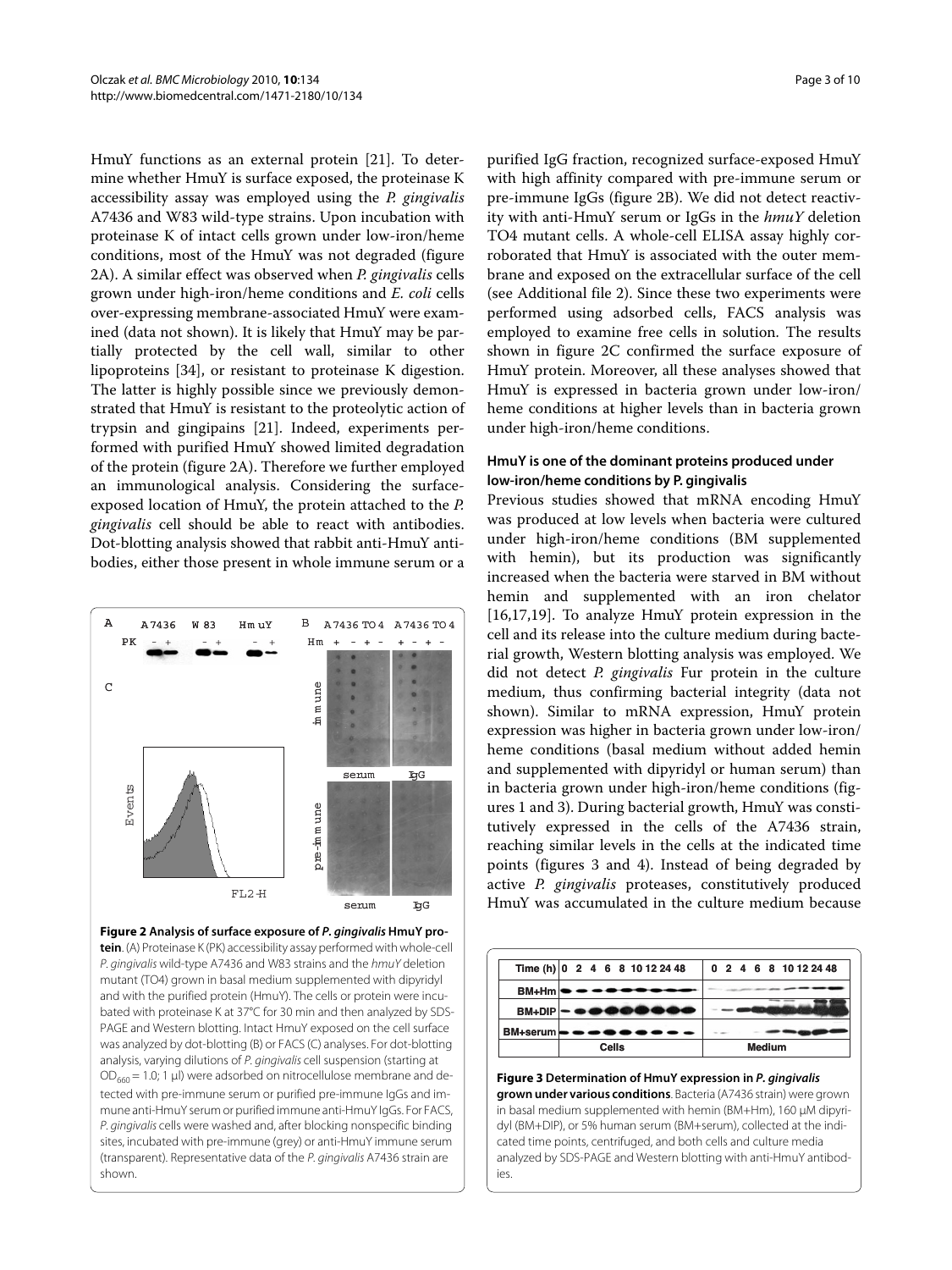<span id="page-3-0"></span>

culture medium after removal of the cells by centrifugation; F, centrifuged and filtered culture medium; Cr, concentrated culture medium after centrifugation and filtration; V, outer-membrane vesicles; S, soluble proteins present in culture medium after ultracentrifugation.

during bacterial growth, increasing amounts of the protein were detected in both the outer-membrane vesicleassociated and the soluble form (figures [3](#page-2-1) and [4](#page-3-0)). Our data confirm that the changes observed in gene and protein expression in *P. gingivalis* grown under iron/heme limitation reflect the importance of the environmental levels of these compounds to this bacterium and support the regulation of HmuY expression by iron and heme [[19\]](#page-8-15). The response of *P. gingivalis* to environmental heme availability was previously mapped on a global scale by transcriptomic analysis using DNA microarrays and by proteomic analysis using mass spectrometry [\[35](#page-8-23)-[37](#page-8-24)]. The authors found that mRNA levels of *hmuR* and *hmuY* in the cell significantly increased under heme limitation. In contrast to higher levels of HmuR protein produced under heme limitation in the cell, no significant increase in protein levels of HmuY was observed under low-heme conditions. The data presented in this study (figures [1,](#page-1-0) [3](#page-2-1), and [4\)](#page-3-0) and earlier [[21\]](#page-8-13) demonstrated that HmuY is constitutively expressed and released into the external milieu not only in the form of outer-membrane vesicles, but also in a soluble form, which precluded the protein from being identified as up-regulated in the proteomic analysis.

In contrast, others have shown that *P. gingivalis* enhanced *hmuY* mRNA expression in response to low cell density rather than to low iron concentration [\[38](#page-9-0)]. The authors found that the expressions of the *hmuY* and *hmuR* genes were highest in *P. gingivalis* grown in the early log phase, when the cell density is low, but expression levels were significantly decreased in the late log phase, when cell density is much higher. They also suggested that the expression of *hmuY* mRNA in *P. gingivalis* cells grown in the same cell densities was similar regardless of the presence of heme. These results are different from those demonstrating higher *hmuY* mRNA expression levels in *P. gingivalis* cells grown under low-heme conditions and in biofilm, the latter resembling high-celldensity conditions [[35-](#page-8-23)[37](#page-8-24)]. Our results presented in this study corroborate the latter findings and demonstrate that HmuY protein is constitutively produced in the cell at low levels when bacteria are grown under high-iron/ heme conditions; however, significantly higher protein levels are found in cells grown under low-iron/heme conditions, maintained *in vitro* by the addition of an iron chelator or human serum to the heme-free medium (figure [3\)](#page-2-1). These experiments were performed using *P. gingivalis* cultures grown in the first passage of starvation, thus allowing achieving similar cell densities, especially in the early growth phase (data not shown).

#### **HmuY participates in homotypic biofilm accumulation**

To cope with a changing environment and with continuous attacks of the host antimicrobial defense systems, bacteria produce a biofilm, which plays an important role in chronic infections due to its ability to challenge the host immune system and resist antimicrobial treatment [[39\]](#page-9-1). It has been demonstrated that *P. gingivalis* actively participates in biofilm formation [\[40\]](#page-9-2), which facilitates the long-term survival of the bacterium and induces an inflammatory reaction that is responsible for the destruction of the hard and soft tooth-supporting tissues. The transition from planktonic bacteria to biofilm-associated cells involves changes in gene expression and is mediated at least in part by intercellular communication. A recent study demonstrated that HmuY is produced predominantly in *P. gingivalis* cells grown in biofilm compared with the cells growing in a planktonic form [\[35](#page-8-23)]. Biofilm formation begins with the production of an extracellular matrix, a structure that creates a shared space within the cellular community. In prokaryotes, the extracellular matrix is typically composed of carbohydrate polymers and proteins, and many of these proteins possess lipoprotein secretion signals. To determine if HmuY could be engaged in biofilm accumulation, we examined *in vitro* the homotypic biofilm-forming capabilities of wild-type (A7436, W83, and ATCC 33277) strains and a *hmuY* deletion mutant constructed in the A7436 strain (TO4). As shown in figure [5](#page-4-0), bacteria grown under low-iron/heme conditions exhibited significantly greater biofilm accumulation than cells grown under high-iron/heme conditions. In addition, our data demonstrated that HmuY is involved in biofilm formation since *P. gingivalis* cells not producing this protein showed a significantly lower ability to form biofilm (figure [5\)](#page-4-0). In contrast, all *P. gingivalis* cells grown in a planktonic form exhibited similar growth rates, suggesting that the mutation did not influence bacterial growth (see Additional file [3](#page-7-2)). All these data suggest that HmuY may play a significant role in biofilm accumulation on abiotic surfaces and support the importance of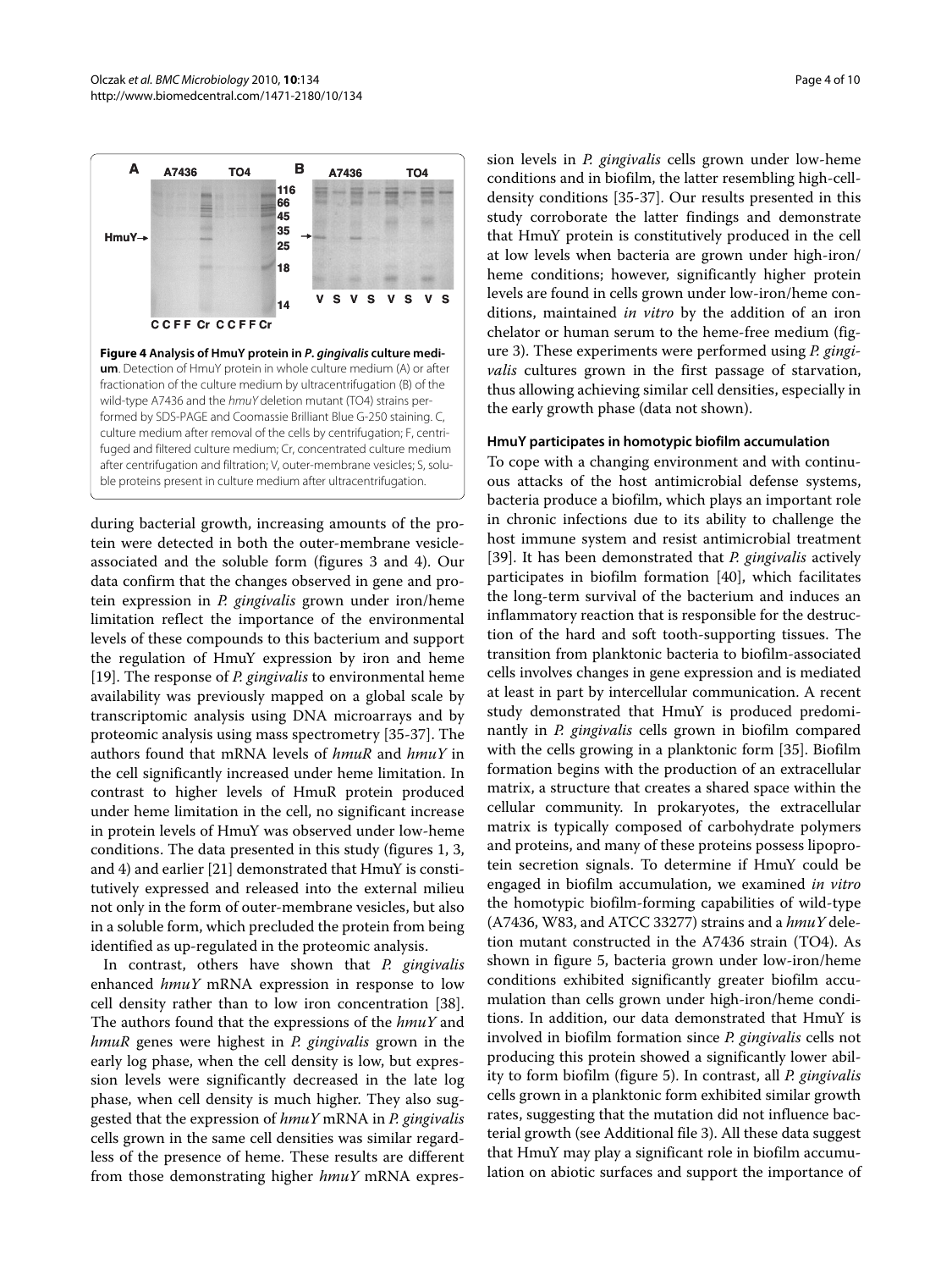<span id="page-4-0"></span>

tion mutant strain constructed in A7436 (TO4) were grown in basal medium supplemented with hemin (Hm) or dipyridyl (DIP). The microtiter plate biofilms were stained with crystal violet. Data are shown as the mean  $\pm$  SD of three independent experiments (n = 24). Differences between the TO4 mutant and the wild-type A7436 strain expressed as  $p$  values are given above the respective bars.

HmuY for *P. gingivalis* survival during starvation, conditions similar to those found in plaque.

To facilitate adaptation to life within the oral cavity, *P. gingivalis* must be capable of sensing and responding to the prevailing environmental conditions, including nutrient availability, cell density, and the presence of other bacteria. It has been recently shown that *P. gingivalis* possesses the *luxS* gene and produces a functional AI-2 autoinducer [[41\]](#page-9-3). In *P. gingivalis*, among the many different bacterial features that are regulated by quorum sensing using LuxS protein is the expression of genes involved in iron and heme acquisition, including the heme receptor HmuR [\[41](#page-9-3),[42](#page-9-4)]. Although the authors analyzed *hmuR* gene expression only, it is highly possible that the expressions of other components of *hmu* operon, such as *hmuY*, may also be regulated by LuxS signaling. It has been shown that LuxS is also required in *P. gingivalis* for the development of biofilm under low-heme conditions [\[43](#page-9-5)], which additionally supports an involvement of HmuY in both heme uptake and biofilm accumulation.

## **Anti-HmuY antibodies inhibit P. gingivalis growth and biofilm accumulation**

We further tested whether anti-HmuY antibodies had inhibitory activity against *P. gingivalis*, which was first determined by measuring the OD at 660 nm for planktonic bacteria after incubation of bacterial suspensions with pre-immune or immune anti-HmuY IgGs (figure [6](#page-4-1)). As shown in figure [7,](#page-5-0) incubation of *P. gingivalis* wild-type strains with immune anti-HmuY IgGs slightly decreased subsequent bacterial growth, especially in the early growth phase. The growth curves resemble those obtained for the *hmuY*-deficient strain. The lack of inhibition of bacterial growth in the late growth phase may be caused by the expression of other iron/heme uptake systems important for *P. gingivalis* at this growth stage. In contrast, anti-HmuY antibodies demonstrated a greater ability to reduce biofilm formation since *P. gingivalis* cells pre-incubated with IgGs isolated from immune anti-HmuY serum exhibited a lower ability of biofilm accumulation than the cells without added IgGs or pre-immune IgGs (figure [8](#page-6-0)). These data confirm that HmuY protein may be among the proteins important for biofilm accumulation by *P. gingivalis*.

<span id="page-4-1"></span>

**Figure 6 Production of anti-HmuY antibodies in rabbits**. The reactivity of serial dilutions of rabbit pre-immune and immune anti-HmuY (test I, test II, and immune-serum) sera with 100 ng per well HmuY immobilized on the microtiter plate (A) and the reactivity of pre-immune and immune anti-HmuY (test I, test II, and immune-serum) sera diluted 1:10,000 with varying amounts of HmuY immobilized in the wells of a microtiter plate (B) are shown. Data from three sera analyzed in triplicate are shown as the mean  $+$  SD.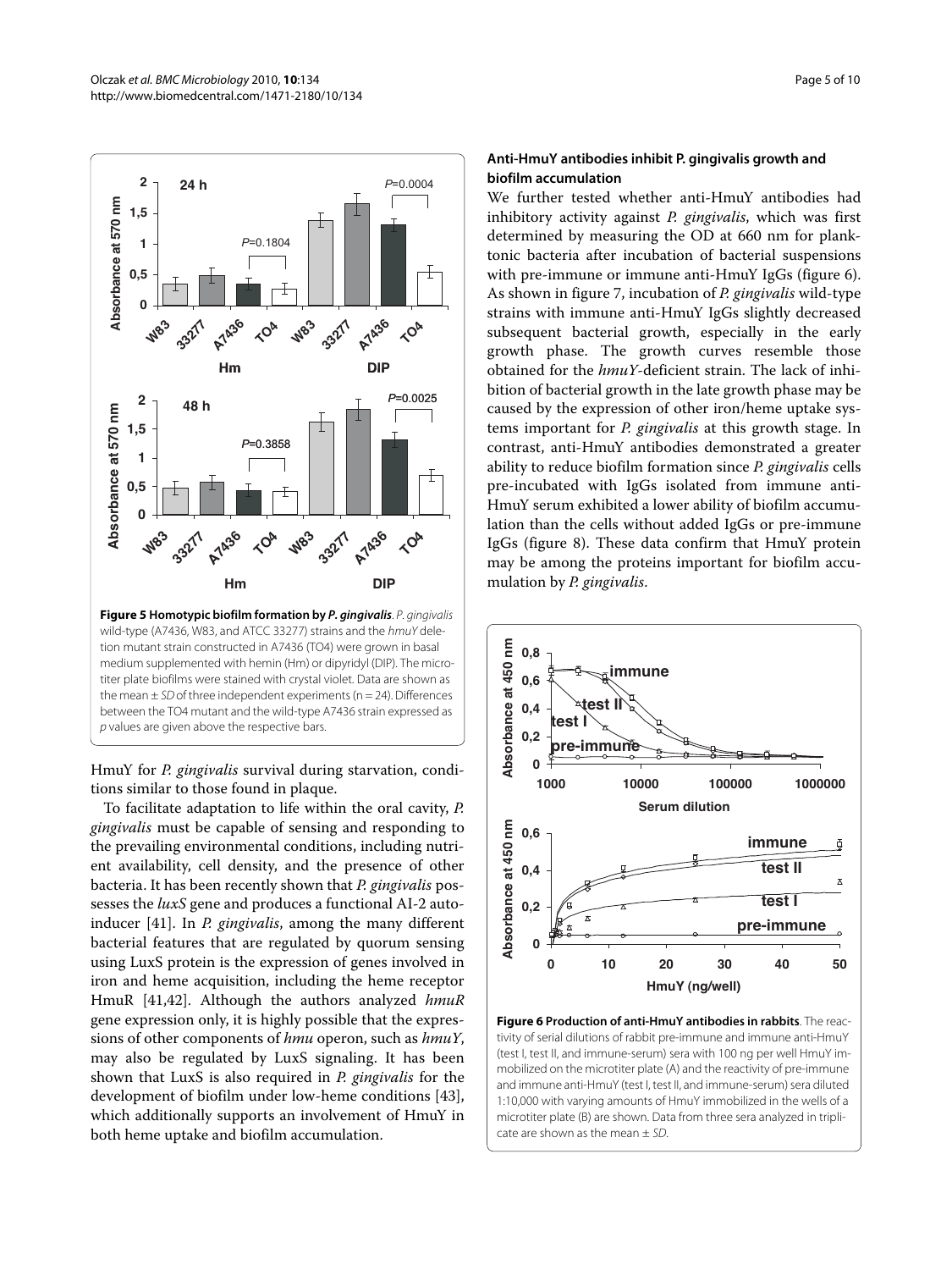<span id="page-5-0"></span>

**Figure 7 Inhibition of P. gingivalis growth by anti-HmuY IgG antibodies**. The P. gingivalis wild-type A7436 and ATCC 33277 strains and the hmuY deletion mutant (TO4) strain were grown in basal medium supplemented with dipyridyl. The cells were then washed with PBS, incubated without IgGs (-), with purified pre-immune (pre), or immune (im) anti-HmuY IgGs and inoculated into fresh BM supplemented with hemin (Hm).

## **Conclusions**

As the prevalence of antibiotic-resistant strains of bacteria increases, novel ways of treating infections need to be developed. This is particularly important with respect to periodontal diseases, which are the most common chronic bacterial infections of man. First of all, HmuY may be important for a better understanding of the pathology caused by *P. gingivalis*. The surface exposure, high abundance, and immunogenicity of *P. gingivalis* HmuY protein suggest that its detailed examination may yield novel diagnostic methods. Knowledge of the molecular bases of the host immune response against *P. gingivalis* HmuY may be further essential for developing approaches to control and treat chronic periodontitis. To confirm these hypotheses, studies of anti-HmuY antibodies produced in patients with various forms of periodontal diseases and the influence of HmuY and anti-HmuY antibodies on the experimental periodontitis in a mouse model are now underway.

#### **Methods**

#### **Amino-acid sequence analyses**

HmuY homologues were identified using the Basic Local Alignment Search Tool (BLAST; [http://](http://blast.ncbi.nlm.nih.gov/Blast.cgi) [blast.ncbi.nlm.nih.gov/Blast.cgi\)](http://blast.ncbi.nlm.nih.gov/Blast.cgi) [[44\]](#page-9-6). Prediction of signal peptides was performed with the LipoP 1.0 Server [http://](http://www.cbs.dtu.dk/services/LipoP/) [www.cbs.dtu.dk/services/LipoP/](http://www.cbs.dtu.dk/services/LipoP/)[\[45](#page-9-7)]. Mature protein sequences were aligned using the CLUSTALW2 program [[46\]](#page-9-8) with the default alignment parameters: GONNET 250 protein weight matrix, gap opening penalty 10.00, gap extension penalty 0.2, penalty for closing a gap-1, and penalty for gap separation 4. The phylogenetic tree was constructed with the neighbor-joining method [\[47](#page-9-9)]. Bootstrap analysis was performed using 1000 replicates with the CLUSTALW2 program. The tree was drawn with the NJplot program [[48](#page-9-10)].

#### **Strains and growth conditions**

The *P. gingivalis* wild-type strains (A7436, W83, and ATCC 33277), the *hmuY* deletion mutant constructed in the A7436 strain (TO4), and the *Bacteroides fragilis* strain were grown anaerobically on blood agar plates (ABA; Biocorp), in Schaedler broth (Biocorp) and then cultured in basal medium alone (BM), BM supplemented with 1 mg/ml hemin (BM+Hm), 5% human serum (BM+serum), or 160 μM dipyridyl (BM+DIP) as described previously [[19\]](#page-8-15). To avoid autolysis, the bacteria were grown for a time not exceeding 48 h [\[49](#page-9-11)]. *E. coli* cells were cultured as indicated in previous reports [\[18](#page-8-25)[,19](#page-8-15)].

#### **HmuY expression and purification**

*P. gingivalis* apo-HmuY lacking the first 25 residues (NCBI accession no. CAM 31898) was expressed using pHmuY11 plasmid and *E. coli* ER2566 cells (New England Biolabs) and purified from a soluble fraction of *E. coli* lysate as previously described [\[19](#page-8-15)]. The protein concentration was determined as previously reported [[20](#page-8-14)].

#### **Immunization of rabbits**

A non-lipidated form of HmuY (the protein lacking the first 25 amino-acid residues comprising the signal peptide sequence, the following cysteine, and four additional amino acids, GKKK) was used to immunize rabbits (Lampire) with Freund's complete adjuvant. Purified HmuY (0.2 mg per injection) was injected subcutaneously. The animals were boosted on days 7,14, 28, 56, and 84 of the immunization schedule and bled on days 1 (preimmune serum), 42 (test I serum), 70 (test II serum), and 98 (final-bleed immune serum). The IgG fraction was purified from serum using a HiTrap protein A column according to the manufacturer's instructions (Amersham Pharmacia).

#### **Protease accessibility assay**

To detect HmuY on the surface of the cell, wild-type (A7436, W83), *hmuY*-mutant (TO4), and *E. coli* cells over-expressing membrane-associated HmuY [[19\]](#page-8-15) were washed with 20 mM sodium phosphate buffer, pH 7.6, containing 140 mM NaCl (PBS) and re-suspended in 50 mM Tris/HCl, pH 7.6, containing 140 mM NaCl and 10  $mM MgCl<sub>2</sub>$  to an optical density (OD) of 0.1. The cell suspension was incubated with proteinase K (0.25 mg/ml) for 30 min at 37°C. After incubation, protease inhibitor cocktail (Complete; Roche) was added to stop the reaction, the cells were pelleted, suspended in PBS, and finally the samples were boiled in SDS-PAGE sample buffer. Then the proteins were separated by 15% SDS-PAGE and detected by Western blotting as described below.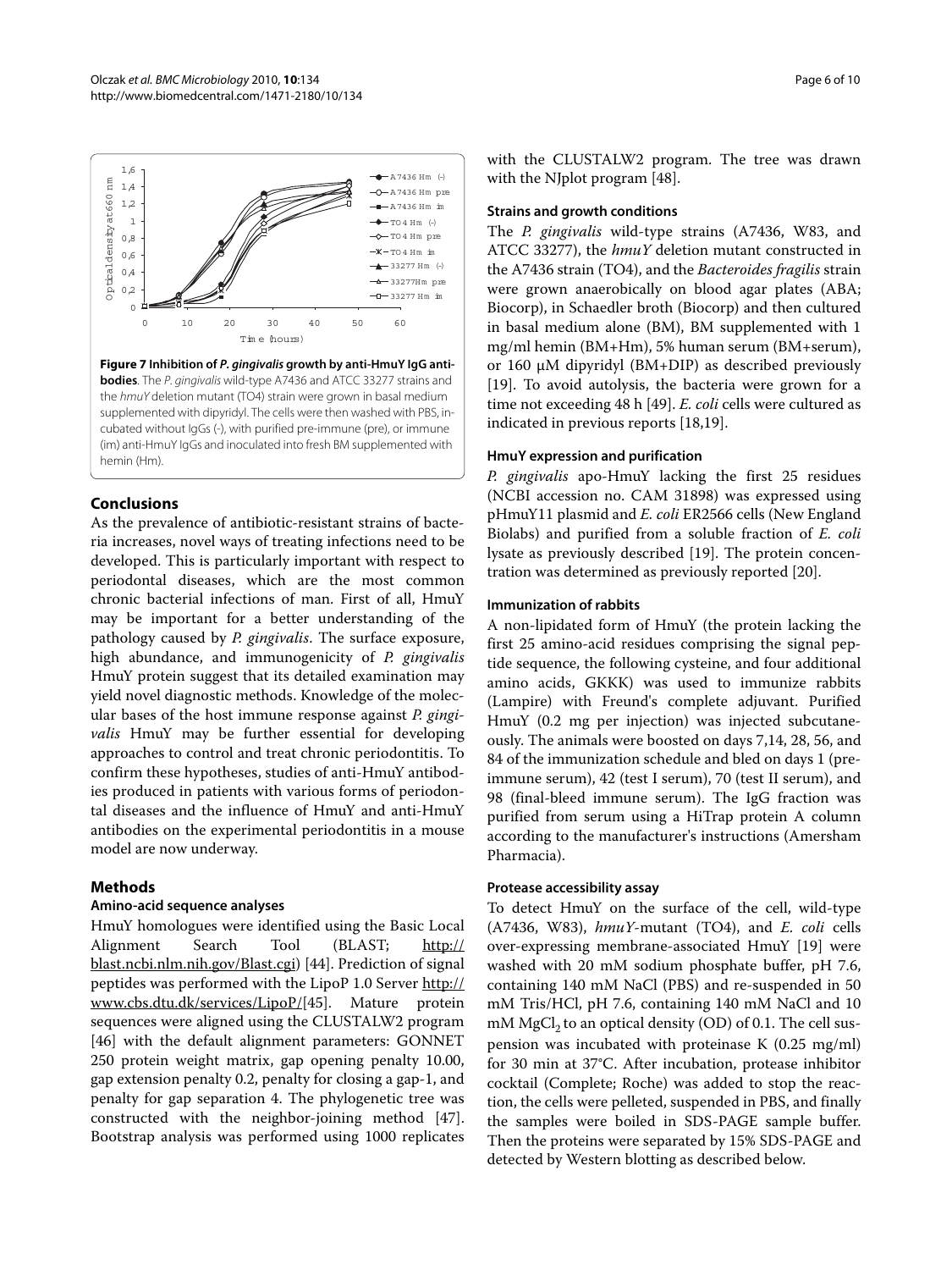<span id="page-6-0"></span>

**Figure 8 Inhibition of P. gingivalis biofilm formation by anti-HmuY IgG antibodies**. P. gingivalis wild-type (A7436, W83, and ATCC 33277) strains and the hmuY deletion mutant strain constructed in A7436 (TO4) were grown in basal medium supplemented with hemin (Hm) or dipyridyl (DIP). The cells were washed with PBS, incubated with purified pre-immune or immune anti-HmuY IgGs, and inoculated into fresh media. The microtiter plate biofilms were stained with crystal violet. Data are shown as the mean  $\pm$  SD of three independent experiments (n = 6). Differences between the cells incubated with pre-immune IgGs and cells incubating with immune anti-HmuY IgGs expressed as p values are given above the respective bars.

## **Preparation of cells and proteins for SDS-PAGE and Western blotting**

*P. gingivalis* cultures were centrifuged for 30 min at 20,000  $\times$  g at 4°C and the supernatants were filtered through a 0.22-μm pore-size filter (Roth). Bacterial pellets were washed with PBS and suspended in PBS to  $OD_{660} = 0.1$ . To separate outer-membrane vesicles, the filtered culture medium was centrifuged for 2 h at 100,000 × *g*. For HmuY expression analysis, samples corresponding to 5 μl of the bacterial culture at  $OD_{660} = 0.1$  or 20 μl of the culture medium were separated by 15% SDS-PAGE and transferred onto nitrocellulose membranes (Schleicher & Schuell). Nonspecific binding sites were blocked with 5% skim milk in PBS. HmuY was visualized with

polyclonal anti-HmuY rabbit serum (Lampire) and secondary goat anti-rabbit IgG antibodies conjugated with horseradish peroxidase (HRP; Sigma), both used at 1:10,000 dilutions. The reaction was developed using chemiluminescence reagents (Western Lightning *Plus*-ECL; Perkin Elmer). To determine *P. gingivalis* autolysis, the presence of Fur was examined in both cells and culture medium using Western blotting with rabbit polyclonal antibodies raised against the synthetic peptide derived from the amino-acid sequence of Fur (CILAD-KDLRPPRFSY; GeneScript).

## **Enzyme-Linked Immunosorbent Assay (ELISA)**

Levels of anti-HmuY antibodies in rabbit sera were determined by ELISA. For this purpose, 96-well polystyrene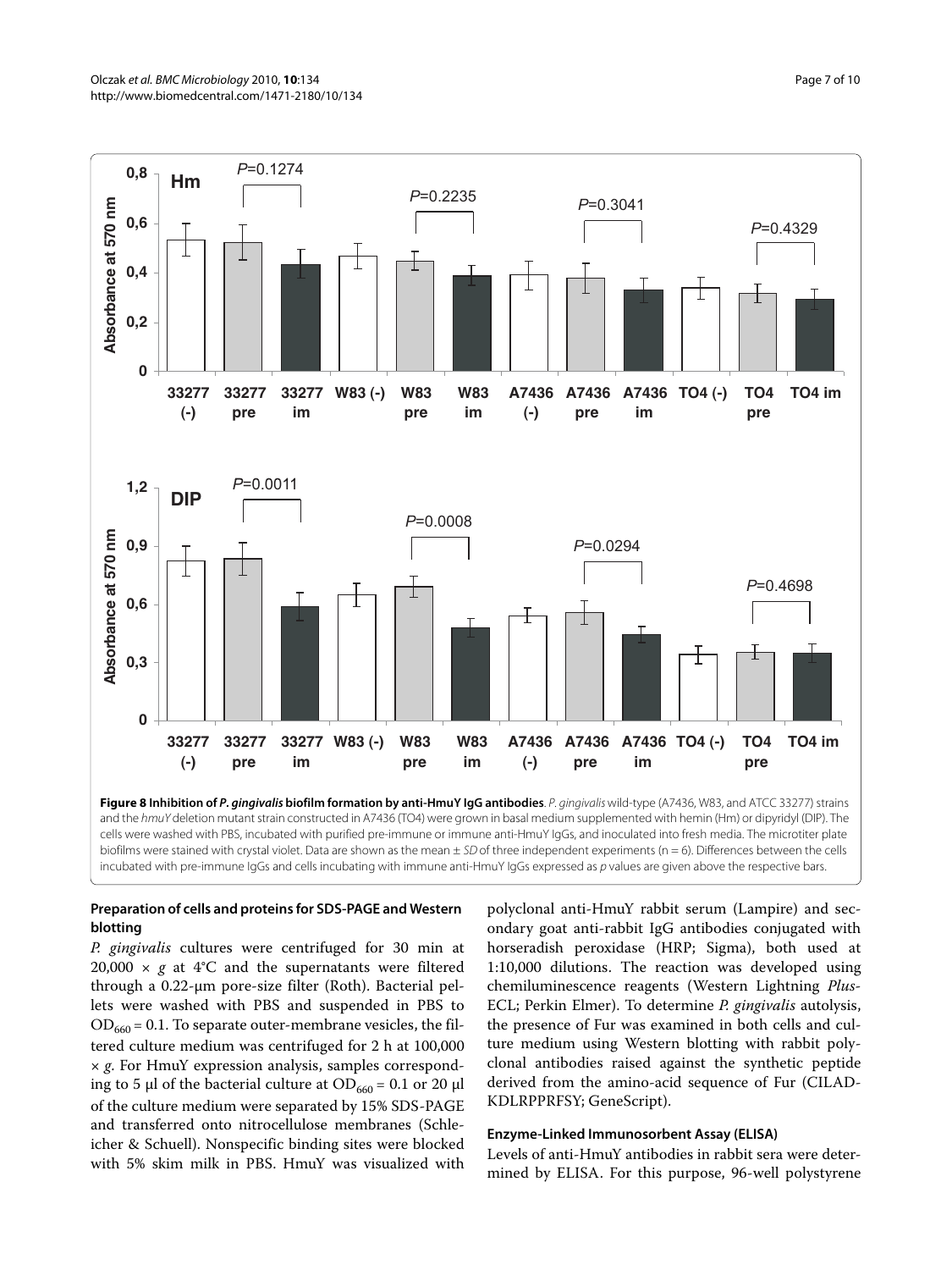plates (Polysorp; Nunc) were coated for 1 h at 37°C with 100 μl/well HmuY in PBS. The plates were washed three times with 200 μl of PBS prior to blocking for 1 h at 37°C with 200 μl of 2% bovine serum albumin (BSA) dissolved in PBS and then washed three times with 200 μl of PBS. Two-fold serum dilutions or 1:10,000 serum dilutions (100 μl of pre-immune, test I, test II, and immune serum) were prepared in PBS and incubated for 1 h at 37°C. After washing, antibody binding was detected using goat antirabbit IgG conjugated with HRP. After three final washes, a substrate solution (100 μl) containing 0.05% *o*-phenylenediamine (Sigma) with  $0.01\%$  H<sub>2</sub>O<sub>2</sub> was added for color development at room temperature. The reaction was stopped after 15 min by adding 25 μl of 12.5%  $H_2SO_4$ and the absorbance was measured at 450 nm using a Multiskan Ascent microplate reader (Thermo Electron Corporation).

## **Whole-cell ELISA, dot-blotting, and FACS analyses**

As an additional method of HmuY detection, cell surface staining with anti-HmuY antibodies was performed using whole-cell ELISA, dot-blotting, and flow cytometry (FACS) analyses. *P. gingivalis* cells grown to  $OD_{660} = 1.0$ were used for these experiments. For the ELISA and dotblotting analyses, washed cells at several dilutions were adsorbed on the surface of microtiter plates or nitrocellulose membranes. Nonspecific binding of antibodies was prevented by incubation with 1% bovine serum albumin and 2% bovine fetal serum (Sigma) before the addition of rabbit pre-immune or anti-HmuY immune serum (1:10,000) or purified IgG fractions (100 ng/ml). After 1-h incubation and washing with PBS, goat HRP-conjugated (Sigma) or bovine phycoerythrin-conjugated anti-rabbit IgG (Santa Cruz Biotechnology) at 1:10,000 or 1:500 dilutions were used, respectively. Finally, the cells, wells, and membranes were washed with PBS. For FACS analysis, the cells were fixed with 2% *p*-formaldehyde. Then absorbance at 450 nm (ELISA), chemiluminescence (dot-blotting analysis), or fluorescence (FACS; Excalibur, Beckton Dickinson) were detected.

## **Biofilm formation**

Homotypic biofilm formation by *P. gingivalis* was performed as described by others [[50\]](#page-9-12). Briefly, *P. gingivalis* cells were grown on ABA plates, then in BM supplemented with hemin or dipyridyl to  $OD_{660} = 1.0$  and used to inoculate fresh cultures to  $OD_{660} = 0.1$ . Cells in the appropriate medium were transferred (200 μl) into sterile round-bottom microtiter plates (Sarstedt) and incubated under anaerobic conditions at 37°C for 24 or 48 h. The resulting biofilms were washed with PBS, stained with 1% crystal violet, washed with PBS, and de-stained with 96% ethanol. Absorbance (A) was determined at 570 nm using a Multiskan Ascent microplate reader. The assays were

repeated at least three times with each strain grown in eight wells. To confirm that the *P. gingivalis* cells were viable, the biofilm cells were scrapped into the respective medium and the OD at 660 nm and colony-forming unit (CFU) values were evaluated after 24 and 48 h (see Additional file [3](#page-7-2)). In parallel, bacteria were grown in planktonic form and the OD at 660 nm and CFU values were measured after 24 and 48 h.

## **Growth and biofilm inhibition studies**

Bacteria were grown overnight on ABA plates and then in BM supplemented with hemin or dipyridyl to  $OD_{660} =$ 1.0. After centrifugation, the bacteria were washed and suspended in PBS to  $OD_{660} = 0.1$ . Then 5 ml of the bacterial suspension was centrifuged and the bacteria were incubated in 200 μl of PBS for 1 h at 37°C with the IgG fraction purified from pre-immune or immune anti-HmuY rabbit serum (200 ng). After addition of 5 ml of the appropriate medium, planktonic bacterial growth was monitored by measuring the OD at 660 nm or biofilm formed as described above. Assays were performed three times in duplicate.

#### **Statistical analysis**

Data are expressed as means values ± standard deviations (mean ± *SD*). Statistical analysis was performed using unpaired Student's *t* test (GraphPad Prism 5). Values of *p* < 0.05 were considered statistically significant.

## **Additional material**

<span id="page-7-0"></span>**[Additional file 1](http://www.biomedcentral.com/content/supplementary/1471-2180-10-134-S1.DOC) Comparison of HmuY homologues**. Comparison of homologous HmuY amino-acid sequences identified in human pathogens (A) and bacteria identified in oral tissues (B). Amino-acid sequences lacking signal peptides are shown. Positions with identical amino acids in more than 30% of the sequences are shown in black boxes and partial homology is indicated in grey boxes. Phylogenetic relationship between homologous HmuY amino-acid sequences (C). Bacteria infecting the oral cavity are shown in bold. The phylogenetic tree was determined with the Neighbor-Joining method. Bootstrap values are included. Pgi, Porphyromonas gingivalis; Pen, P. endodontalis; Pue, P. uenonis; Bfr, Bacteroides fragilis; Bfi, B. finegoldii; Bco, B. coprocola; Bst, B. stercoris; Bdo, B. dorei; Bvu, B. vulgatus; Bov, B. ovatus; Bca, B. caccae; Bth, B. thetaiotaomicron; Bcp, B. coprophilus; Bsp, Bacteroides sp.; Coc, Capnocytophaga ochracea; Cgi, C. gingivalis; Csp, C. sputigena; Lbo, Leptospira borgpetersenii; Lin, L. interrogans; Ssp, Sphingobacterium spiritivorum; Pbi, Prevotella bivia; Por, P. oris; Pbe, P. bergensis; Pti, P. timonensis; Pme, P. melaninogenica; Pve, P. veroralis; Psp, Prevotella sp.; Pta, P. tannerae.

<span id="page-7-1"></span>**[Additional file 2](http://www.biomedcentral.com/content/supplementary/1471-2180-10-134-S2.DOC) Analysis of surface exposure of HmuY**. Analysis of surface exposure of P. gingivalis HmuY analyzed by whole-cell ELISA. P. gingivalis wild-type (A7436, W83) and hmuY deletion mutant (TO4) strains were grown in basal medium supplemented with hemin (Hm) or dipyridyl (DIP). The cells were washed and diluted with PBS (starting at  $OD_{660} = 1.0$ ). Varying dilutions of P. gingivalis cells were adsorbed on the wells of the microtiter plate and reacted with pre-immune serum (A) or purified pre-immune IgGs (pre) (B) and immune anti-HmuY serum (A) or purified immune anti-HmuY IgGs (im) (B). Representative data are shown.

<span id="page-7-2"></span>**[Additional file 3](http://www.biomedcentral.com/content/supplementary/1471-2180-10-134-S3.DOC) P. gingivalis growth in broth cultures and biofilms,**  and biofilm accumulation. P. gingivalis growth was analyzed by measuring the OD at 660 nm, cell viability by plating cells on ABA plates and colony forming unit (CFU) calculation, and biofilm accumulation by microtiter plate assay.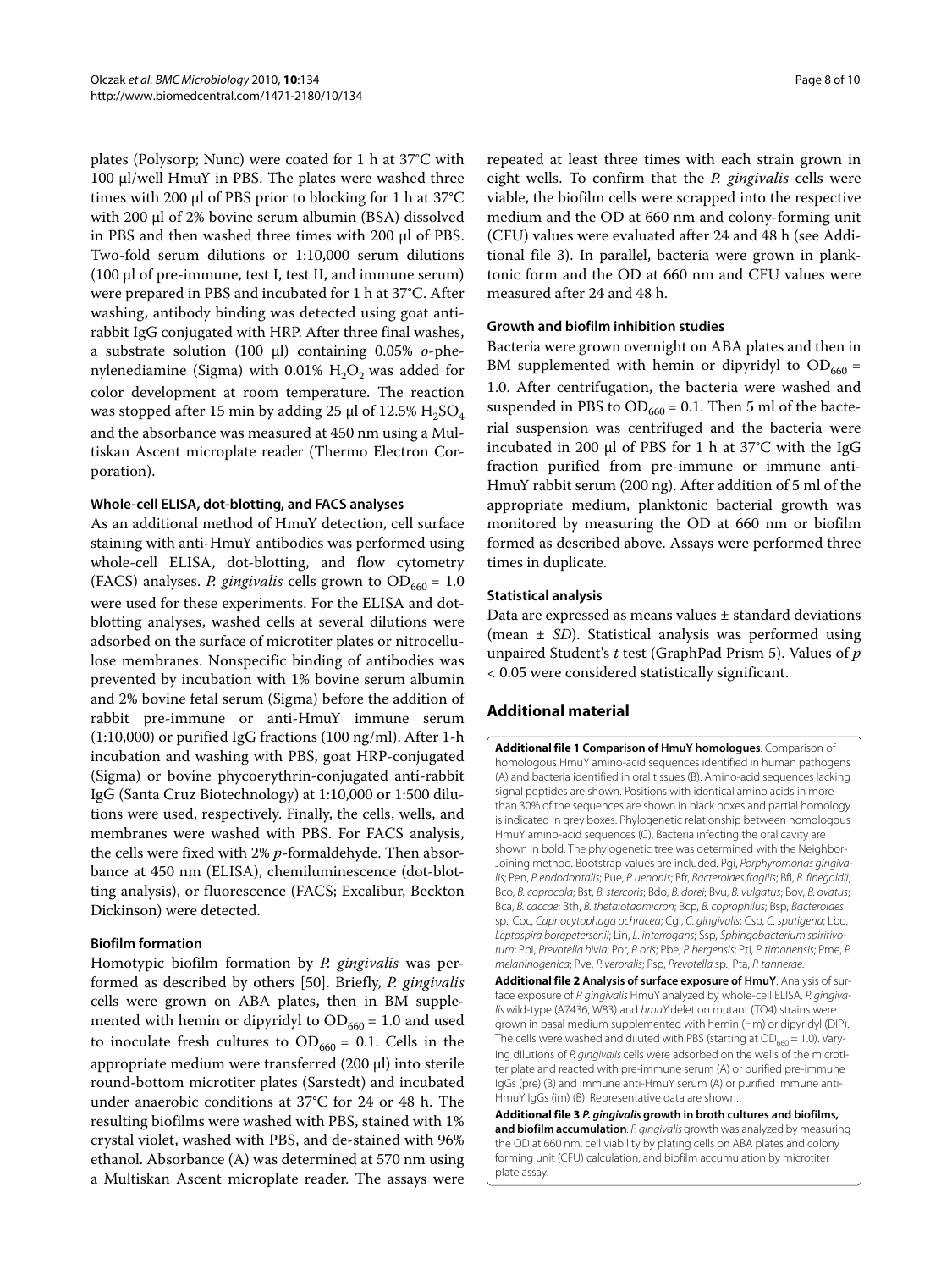#### **Authors' contributions**

TO conceived the study, contributed to its design, laboratory experiments, and data analysis and wrote the manuscript. HW, JC, and MO contributed to the design, laboratory experiments, and the writing of the manuscript. All authors have read and approved the final manuscript.

#### **Acknowledgements**

This work was supported in part by grant nos. N401 029 32/0742, N N303 406136, and N N303 518438 from the Ministry of Science and Higher Education, and by Wroclaw Research Center EIT+ under the project "Biotechnologies and advanced medical technologies - BioMed" (POIG 01.01.02-02-003/08/00) financed from the European Regional Development Fund (Operational Program Innovative Economy, 1.1.2) (TO) and the European Social Fund (Human Capital Program, 8.2.2), state, and province government under the project "Grant - support of research through scientific stipends for PhD students" (HW).

#### **Author Details**

Laboratory of Biochemistry, Faculty of Biotechnology, University of Wroclaw, Tamka 2, 50-137 Wroclaw, Poland

#### Received: 6 October 2009 Accepted: 4 May 2010 Published: 4 May 2010

#### **References**

- <span id="page-8-0"></span>1. Pihlstrom BL, Michalowicz BS, Johnson NW: Periodontal diseases**.** Lancet 2005, 366:1809-1820.
- <span id="page-8-1"></span>2. Schenkein HA: Host responses in maintaining periodontal health and determining periodontal disease**.** Periodontol 2000, 200640:77-93.
- <span id="page-8-2"></span>3. Mayrand D, Holt SC: Biology of asaccharolytic black-pigmented Bacteroides species**.** Microbiol Rev 1988, 52:134-152.
- <span id="page-8-3"></span>4. Lamont RJ, Chan A, Belton CM, Izutsu KT, Vasel D, Weinberg A: Porphyromonas gingivalis invasion of gingival epithelial cells**[.](http://www.ncbi.nlm.nih.gov/entrez/query.fcgi?cmd=Retrieve&db=PubMed&dopt=Abstract&list_uids=7558295)** Infect Immun 1995, 63:3878-3885.
- <span id="page-8-4"></span>5. Belton CM, Izutsu KT, Goodwin PC, Park Y, Lamont RJ: Fluorescence image analysis of the association between Porphyromonas gingivalis and gingival epithelial cells**.** Cell Microbiol 1999, 1:215-223.
- <span id="page-8-5"></span>6. Progulske-Fox A, Kozarov E, Dorn B, Dunn W Jr, Burks J, Wu Y: Porphyromonas gingivalis virulence factors and invasion of cells of the cardiovascular system**.** J Periodontol Res 1999, 34:393-399.
- <span id="page-8-6"></span>7. Bartold PM, Marshall RI, Haynes DR: Periodontitis and rheumatoid arthritis: a review**.** J Periodontol 2005, 76:2066-2074.
- 8. Leon R, Silva N, Ovalle A, Chaparro A, Ahumada A, Gajardo M, Martinez M, Gamonal J: Detection of Porphyromonas gingivalis in the amniotic fluid in pregnant women with a diagnosis of threatened premature labor**.** J Periodontol 2007, 78:1249-1255.
- 9. Mattila KJ, Pussinen PJ, Paju S: Dental infections and cardiovascular disease: a review**.** J Periodontol 2005, 76:2095-2088.
- <span id="page-8-7"></span>10. Wang Q, Zhou X, Huang D: Role for Porphyromonas gingivalis in the progression of atherosclerosis**.** Med Hypotheses 2009, 72:71-73.
- <span id="page-8-8"></span>11. McKee AS, McDermid AS, Baskerville A, Dowsett AB, Ellwood DC, Marsh PD: Effect of hemin on the physiology and virulence of Bacteroides gingivalis**[.](http://www.ncbi.nlm.nih.gov/entrez/query.fcgi?cmd=Retrieve&db=PubMed&dopt=Abstract&list_uids=3699884)** Infect Immun 1986, 52:349-355.
- <span id="page-8-9"></span>12. Olczak T, Simpson W, Liu X, Genco CA: Iron and heme utilization in Porphyromonas gingivalis**.** FEMS Microbiol Rev 2005, 29:119-144.
- <span id="page-8-10"></span>13. Liu X, Olczak T, Guo HC, Dixon DW, Genco CA: Identification of essential amino acid residues required for hemoprotein utilization in the Porphyromonas gingivalis heme receptor HmuR**.** Infect Immun 2006, 74:1222-1232.
- 14. Olczak T: Analysis of conserved glutamate residues in Porphyromonas gingivalis heme receptor HmuR: toward a further understanding of heme uptake**.** Arch Microbiol 2006, 186:393-402.
- 15. Olczak T, Dixon DW, Genco CA: Binding specificity of the Porphyromonas gingivalis heme and hemoglobin receptor HmuR, gingipain K, and gingipain R1 for heme, porphyrins, and metalloporphyrins**.** J Bacteriol 2001, 183:5599-5608.
- <span id="page-8-11"></span>16. Simpson W, Olczak T, Genco CA: Characterization and expression of HmuR, a TonB-dependent hemoglobin receptor of Porphyromonas gingivalis**[.](http://www.ncbi.nlm.nih.gov/entrez/query.fcgi?cmd=Retrieve&db=PubMed&dopt=Abstract&list_uids=11004172)** J Bacteriol 2000, 182:5737-5748.
- <span id="page-8-12"></span>17. Lewis JP, Plata K, Fan Y, Rosato A, Anaya C: Transcriptional organization, regulation and role of the Porphyromonas gingivalis W83 hmu haeminuptake locus**[.](http://www.ncbi.nlm.nih.gov/entrez/query.fcgi?cmd=Retrieve&db=PubMed&dopt=Abstract&list_uids=17074906)** Microbiology 2006, 152:3367-3382.
- <span id="page-8-25"></span>18. Olczak T, Siudeja K, Olczak M: Purification and initial characterization of a novel HmuY protein from Porphyromonas gingivalis expressed in Eschericha coli and insect cells**.** Protein Expr Purif 2006, 49:299-306.
- <span id="page-8-15"></span>19. Olczak T, Sroka A, Potempa J, Olczak M: Porphyromonas gingivalis HmuY and HmuR - further characterization of a novel mechanism of heme utilization**.** Arch Microbiol 2008, 183:197-210.
- <span id="page-8-14"></span>20. Wojtowicz H, Wojaczynski J, Olczak M, Kroliczewski J, Latos-Grazynski L, Olczak T: Heme environment in HmuY, the heme-binding protein of Porphyromonas gingivalis**.** Biochem Biophys Res Commun 2009, 383:178-182.
- <span id="page-8-13"></span>21. Wojtowicz H, Guevara T, Tallant C, Olczak M, Sroka A, Potempa J, Sola M, Olczak T, Gomis-Ruth FX: Unique structure and stability of HmuY, a novel heme-binding protein of Porphyromonas gingivalis**.** PLoS Pathogens 2009, 5:e100041.
- <span id="page-8-16"></span>22. Wolff N, Izadi-Pruneyre N, Couprie J, Habeck M, Linge J, Rieping W, Wandersman C, Nilges M, Delepierre M, Lecroisey A: Comparative analysis of structural and dynamic properties of the loaded and unloaded hemophore HasA: functional implications**.** J Mol Biol 2008, 376:517-525.
- <span id="page-8-17"></span>23. Garrity GM, Bell JA, TG Lilburn: Taxonomic outline of the prokaryotes release 5.0 May 2004**.** In Bergey's manual of systemic bacteriology Springer-Verlag, New York; 2004.
- <span id="page-8-18"></span>24. Kumar PS, Griffen AL, Moeschberger ML, Leys EJ: Identification of candidate periodontal pathogens and beneficial species by quantitative 16S clonal analysis**.** J Clin Microbiol 2005, 43:3944-3955.
- 25. Riep B, Edesi-Neuss L, Claessen F, Skarabis H, Ehmke B, Flemming TF, Bernimoulin JP, Gobel UB, Moter A: Are putative periodontal pathogens reliable diagnostic markers? J Clin Microbiol 2009, 47:1705-1711.
- 26. Sigueira JF Jr, Rocas IN, Alves FR, Silva MG: Bacteria in the apical root canal of teeth with primary apical periodontitis**.** Oral Surg Oral Med Oral Pathol Oral Radiol Endod 2009, 107:721-726.
- 27. Brito LCN, Teles FR, Franca EC, Ribeiro-Sobrinho AP, Haffajee AD, Socransky SS: Use of multiple-displacement amplification and checkerboard DNA-DNA hybridization to examine the microbiota of endodontic infections**[.](http://www.ncbi.nlm.nih.gov/entrez/query.fcgi?cmd=Retrieve&db=PubMed&dopt=Abstract&list_uids=17634304)** J Clin Microbiol 2007, 45:3039-3049.
- 28. Masakiyo Y, Yoshida A, Shintani Y, Takahashi Y, Ansai T, Takehara T: The identification of genes specific to Prevotella intermedia and Prevotella nigrescens using genomic subtractive hybridization**.** Anaerobe 2009. doi: 10.1016/j.anaerobe.2009.11.003
- Colombo AP, Boches SK, Cotton SL, Goodson JM, Kent R, Haffajee AD, Socransky SS, Hasturk H, Van Dyke TE, Dwehirst F, Paster BJ: Comparisons of subgingival microbial profiles of refractory periodontitis, severe periodontitis, and periodontal health using the human oral microbe identification microarray**.** J Periodontol 2009, 80:1421-1432.
- 30. Haraldsson G, Holbrook WP: Identifying clinically important gramnegative anaerobes from the oral cavity**.** Eur J Oral Sci 1999, 107:429-436.
- <span id="page-8-19"></span>31. Riggio MP, Aga CA, Murray CA, Jackson MS, Lennon A, Hammersley N, Bagg J: Identification of bacteria associated with spreading odontogenic infections by 16S rRNA gene sequencing**.** Oral Surg Oral Med Oral Pathol Oral Radiol Endod 2007, 103:610-617.
- <span id="page-8-20"></span>32. Babu MM, Priya ML, Selvan AT, Madera M, Gough J, Aravind L, Sankaran K: A database of bacterial lipoproteins (DOLOP) with functional assignments to predicted lipoproteins**.** J Bacteriol 2006, 188:2761-2773.
- <span id="page-8-21"></span>33. Mihara J, Holt SC: Purification and characterization of fibroblastactivating factor isolated from Porphyromonas gingivalis W50**[.](http://www.ncbi.nlm.nih.gov/entrez/query.fcgi?cmd=Retrieve&db=PubMed&dopt=Abstract&list_uids=8380795)** Infect Immun 1993, 61:588-595.
- <span id="page-8-22"></span>34. Mazmanian SK, Skaar EP, Gaspar AH, Humayun M, Gornicki P, Jelenska J, Joachmiak A, Missiakas DM, Schneewind O: Passage of heme-iron across the envelope of Staphylococcus aureu[s](http://www.ncbi.nlm.nih.gov/entrez/query.fcgi?cmd=Retrieve&db=PubMed&dopt=Abstract&list_uids=12574635)**.** Science 2003, 299:906-909.
- <span id="page-8-23"></span>35. Ang CS, Veith PD, Dashper SG, Reynolds EC: Application of <sup>16</sup>O/<sup>18</sup>O reverse proteolytic labeling to determine the effect of biofilm culture on the cell envelope proteome of Porphyromonas gingivalis W50**.** Porphyromonas gingivalis 2008, 8:1645-1660.
- 36. Dashper SG, Ang CS, Veith PD, Mitchell HL, Lo AW, Seers CA, Walsh KA, Slakeski N, Chen D, Lissel JP, Butler CA, O'Brien-Simpson NM, Barr IG, Reynolds EC: Response of Porphyromonas gingivalis to heme limitation in continuous culture**.** J Bacteriol 2009, 191:1044-1055.
- <span id="page-8-24"></span>37. Lo AW, Seers CA, Boyce JD, Dashper SG, Slakeski N, Lissel JP, Reynolds EC: Comparative transcriptomic analysis of Porphyromonas gingivalis biofilm and planktonic cells**.** BMC Microbiology 2009, 9:18.